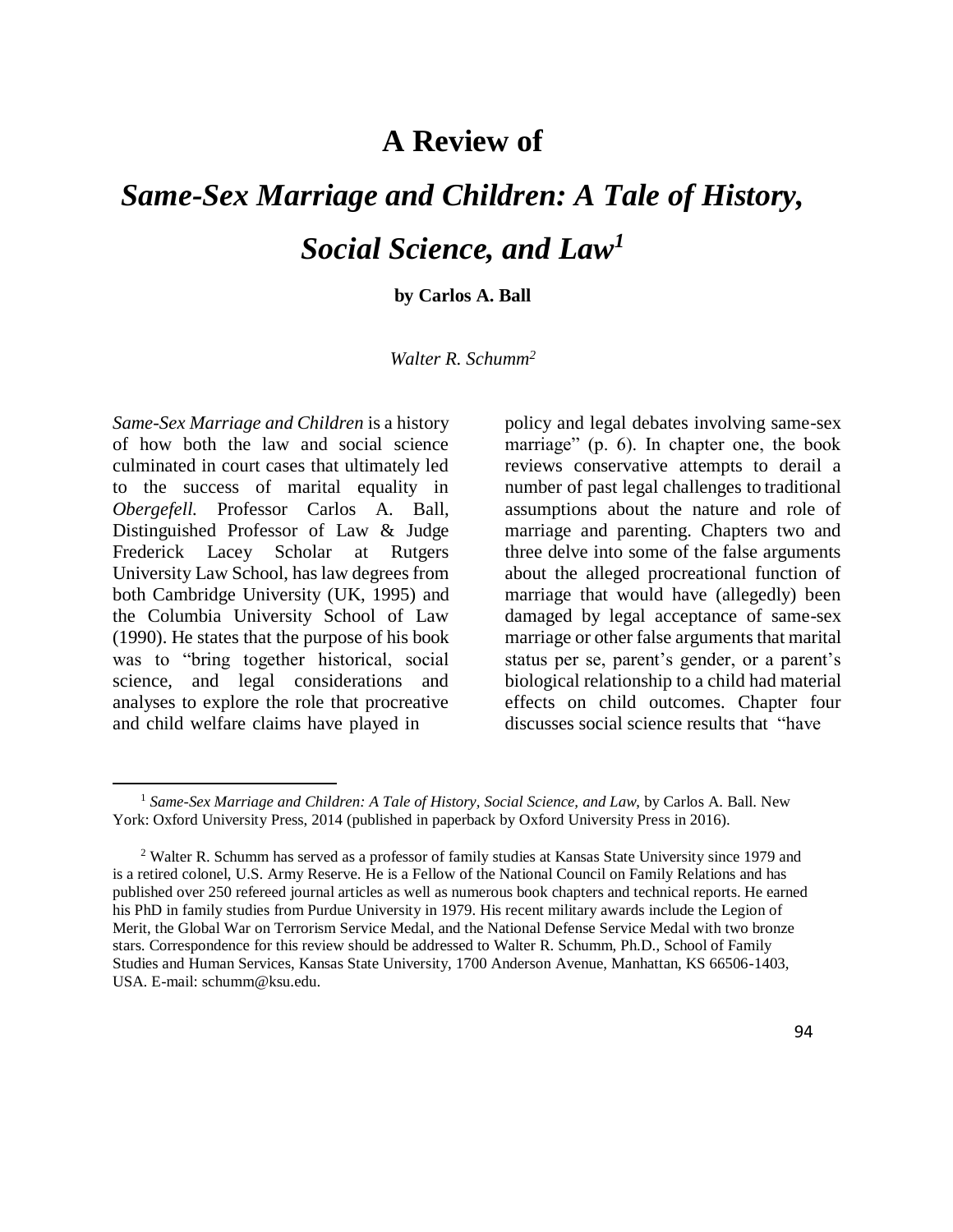consistently and uniformly failed to find associations between parental sexual orientation and the psychological adjustment and social functioning of children" (p. 7). Consequently, it would not be tenable to object to same-sex marriage on false concerns about the quality of parenting by same-sex parents. While Ball does acknowledge the possibility of differences in sexual orientation and/or gender roles as a function of parental sexual orientation, he argues that the state does not have the right to promote particular forms of those factors. The book concludes with further discussion of the legal battles preceding *Obergefell* and implications for future policy development with respect to gender, child welfare, and responsible procreation. An epilogue in the 2016 paperback edition includes new material based on the *Obergefell* decision.

I would be nervous if readers were to presume I was an expert in family law, an area in which I have had virtually no formal education. I would hope that readers might also be careful before assuming that scholars trained in family law would be experts in social science or statistics. Nonetheless, Professor Ball has written extensively about LGBT rights and related social science issues, with dozens of published law reviews, articles, and presentations, along with several books. He edited a more recent book (2016) on needed advances in LGBT civil rights after *Obergefell,* which focuses on the future needs of persons who may be non-married, elderly, polyamorous, and others with multiple or complex gender and sexual identities. My assessment is that Professor Ball deserves to be commended for his treatment of social science issues, which is often more detailed and even-handed than that provided by other legal experts and by many highly trained social scientists. Even though there is a clear social science consensus that same-sex parents are not more likely to raise LGBT children, Ball diverges

from that consensus and suggests the possibility that the consensus might not be fully correct. Even so, he deems such an outcome as irrelevant from a legal perspective regarding the rights of LGBT parents. He shows the same, relatively balanced approach to the issue of gender roles and children's outcomes as a function of parental sexual orientation.

Reading the book, my guess is that most readers would see few problems with his arguments other than perhaps leaning over backwards too much to present more than one side of some key issues, which some may see as a weakness in the book. What readersmay not realize is that despite an abundance of literature reviews on same-sex parenting in the social sciences, nearly all of those reviews have omitted many studies whose results might not fit with the desired conclusions of the authors, regardless of their views on LGBT rights. Furthermore, most conservative and progressive scholars have given little attention to the rights or needs of other types of parents, such as heterosexual parents in same-sex relationships (who may still not be allowed the right to marry, as in the case of a mother and daughter raising foster children together), an LGBT parent in a different-sex relationship (mixed orientation marriage), or two (or three) LGBT parents in same-sex and different-sex relationships. In addition, my view (Schumm, 2015) is that both conservative and progressive legal teams overlooked important potential arguments about the nature of marriage in terms of equality based on relative risk and costs rather than legal status as an outcome. Furthermore, nearly all of the stakeholders minimized fertility outcomes as a function of the timing of when individual states approved of same-sex marriage (see chapter 12, Schumm, 2018). From a wider sociological perspective, the evolution of same-sex marriage was only one aspect of a broader spectrum of long-term trends known as the